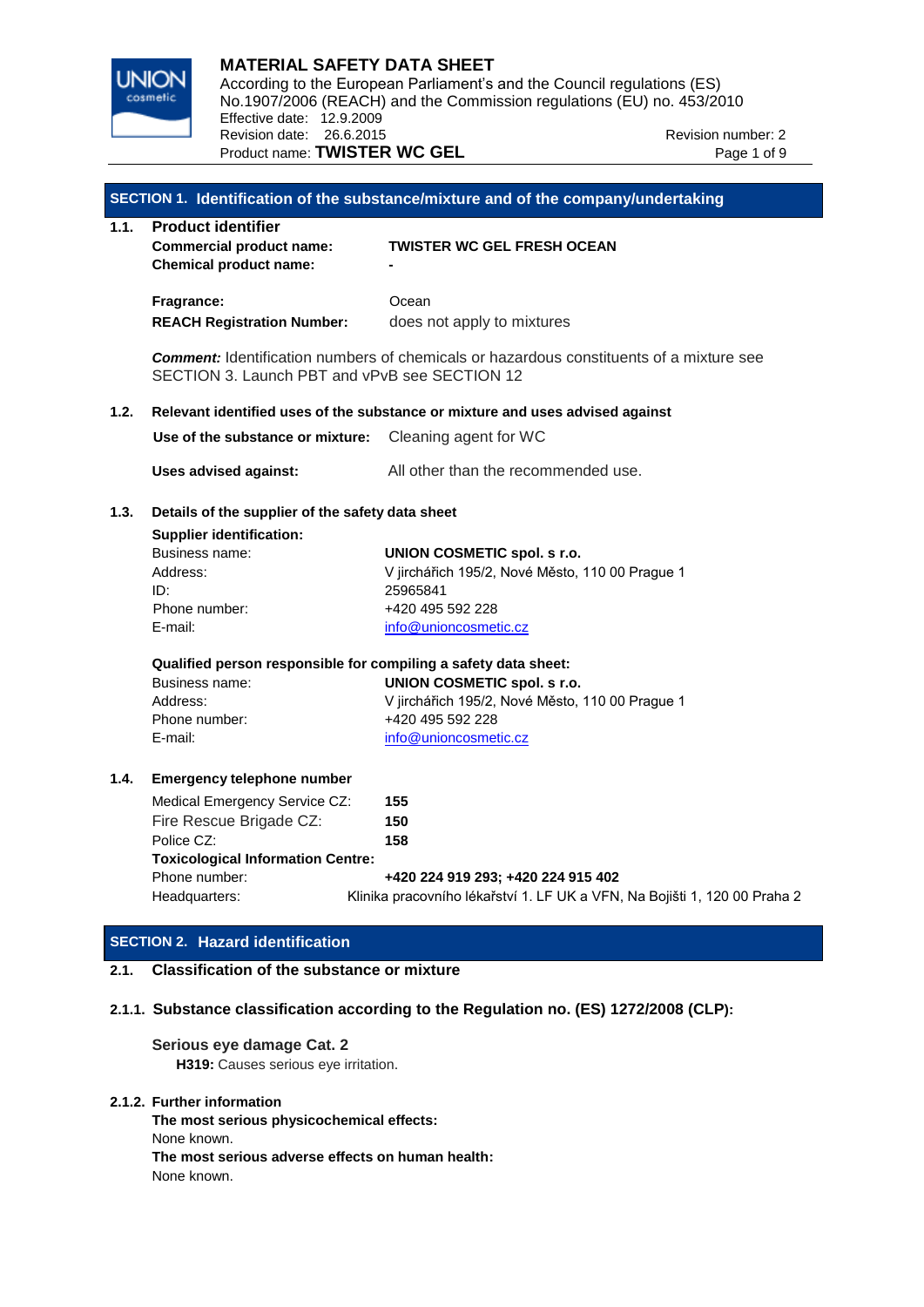

## **MATERIAL SAFETY DATA SHEET**  $\overline{MN}$  According to the European Parliament's and the Council regulations (ES) No.1907/2006 (REACH) and the Commission regulations (EU) no. 453/2010 Effective date: 12.9.2009 Revision date: 26.6.2015 Revision number: 2 Product name: **TWISTER WC GEL** Product name: **TWISTER WC GEL**

**The most serious adverse effects on the environment:** None known.

## **2.2. Label elements**

**Marking mixtures with the classification according to the Regulation (EC) 1272/2008:**

The warning symbol

| Signal word: | Warning!                                                                    |
|--------------|-----------------------------------------------------------------------------|
| H-phrases:   | H319 Causes serious eye irritation                                          |
| P-phrases:   | P101 If medical advice is needed, have product container or label at hand.  |
|              | P102 Keep out of reach of children.                                         |
|              | P264 Wash by water thoroughly after handling                                |
|              | P280 Wear protective gloves.                                                |
|              | P305+P351+P338 IF IN EYES: Rinse cautiously with water for several minutes. |
|              | Remove contact lenses if present and easy to do – continue rinsing.         |
|              | P337+P313 If eye irritation persists get medical advice/attention.          |

#### **Additional information for packaging / label:**

Contains: Ethanol, sodium 2-(2-dedocyloxyethoxy)ethyl sulphate

### **2.3 Other hazards:**

None known.

## **SECTION 3. Composition/information on ingredients**

**3.2. Mixtures**

**Name of the mixture:** TWISTER WC GEL

**Description of the mixture:** The acidic solution of anionic surfactant and excipients.

## **Further identifying information hazardous substances:**

| 1) Identification no.<br>2) CAS<br>$3)$ ES<br>4) Registration no.  | <b>Chemical name</b>                                 | <b>Concentration</b><br>$[%$ hm. | <b>Classification according to</b><br>ES 1272/2008                 |
|--------------------------------------------------------------------|------------------------------------------------------|----------------------------------|--------------------------------------------------------------------|
| 1) 603-002-00-5<br>2) 64-17-5<br>3) 200-578-6<br>4) Unallocated    | Ethanol                                              | ≤4                               | Flammable liquids Cat.2 (H225)<br>Eye irritation Cat. 2 (H319),    |
| 1) Unallocated<br>2) 68891-38-3<br>3) 500-234-8<br>4) Unallocated  | sodium $2-(2-$<br>dedocyloxyethoxy)ethyl<br>sulphate | ≤2,6                             | Skin irritation Cat. 2 (H315),<br>Serious eye damage Cat. 1 (H318) |
| 1) Unallocated<br>2) 5949-29-1<br>3) Unallocated<br>4) Unallocated | $2-Hydroxy-1,2,3-$<br>propanetricarboxylic acid      | ا>                               | Eye irritation Cat. 2 (H319)                                       |

\* Full text of H-phrases, see Section 16.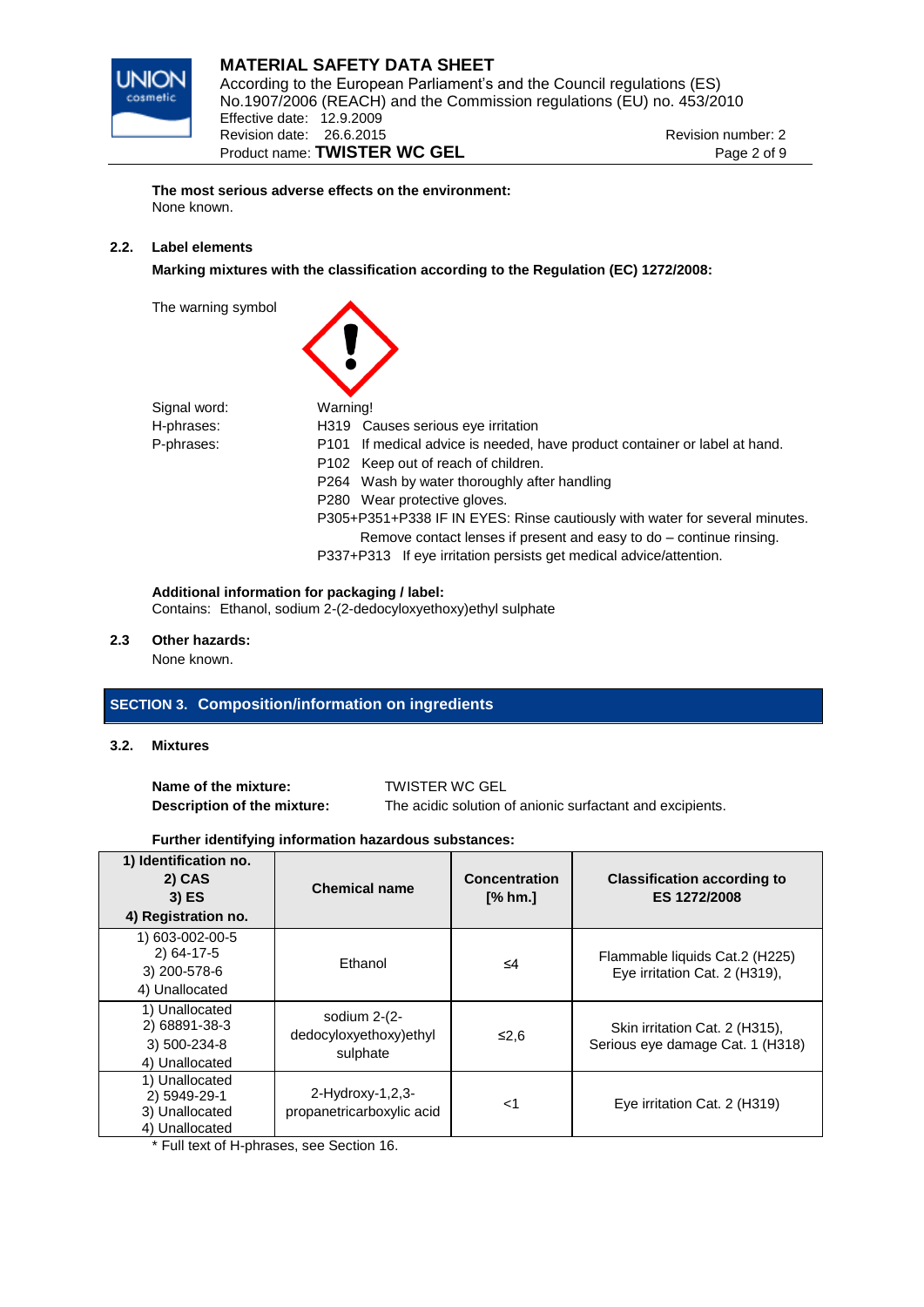

# **MATERIAL SAFETY DATA SHEET**

**INION** According to the European Parliament's and the Council regulations (ES) No.1907/2006 (REACH) and the Commission regulations (EU) no. 453/2010 Effective date: 12.9.2009 Revision date: 26.6.2015 Revision number: 2

## Product name: **TWISTER WC GEL** Product name: **TWISTER WC GEL**

## **SECTION 4. First aid measures**

#### **4.1. Description of first aid measures**

#### **General Information:**

When any health complications become evident or in case of doubt, notify your physician and give him information from this data sheet. If the victim is unconscious, place him in a stabilized lateral position (on the side), with head slightly tilted backwards, and make sure his air passages are clear. Do not cause vomiting. If the afflicted person vomits, make sure he does not breathe in the emesis.

#### **Inhalation:**

Transfer victim to fresh air and ensure physical and mental rest. Do not allow the victim to get cold. If irritation persists, seek medical attention.

#### **Skin irritation**

Remove all contaminated clothing, rinse all affected area with warm water and wash with soap if necessary. If skin irritation persists, seek medical attention immediately.

## **If in eyes:**

A few minutes rinse cautiously with water. Remove contact lenses, if present and if it is easy to do. Continue rinsing under running water with violently eyelids open for at least 15 minutes. Seek medical advice.

#### **Ingestion:**

Place the victim in peace. Rinse mouth with water (only if the affected person is conscious) Never induce vomiting. Seek medical advice immediately and show the container or label.

#### **Further information:**

Further details about first aid, especially in more serious cases of injury a doctor may consult with the Toxicological information centre, **phone constantly:** +420 224 919 293, +420 224 915 402, fax +420 224 914 570.

## **4.2. Most important symptoms and effects, both acute and delayed**

- **Danger for the eyes:** Not stated  **Danger in contact with skin:** Not stated  **Danger if swallowed:** Not stated  **Danger on inhalation:** Not stated
- **4.3. Indication of any immediate medical attention and special treatment needed** See SECTION 4.1.

## **SECTION 5.** Firefighting measures

#### **5.1. Extinguishing media**

 **Suitable extinguishing:** Foam, dry chemical powder, carbon dioxide, water spray mist. **Unsuitable extinguishing agents:** None known.

#### **5.2. Special hazards arising from the substance or mixture**

In case of fire carbon dioxide, carbon monoxide and harmful gases and vapours may form. Breathing in hazardous disintegrative (pyrolysis) products can cause serious health damage.

## **5.3. Advice for firefighters**

Insulating breathing device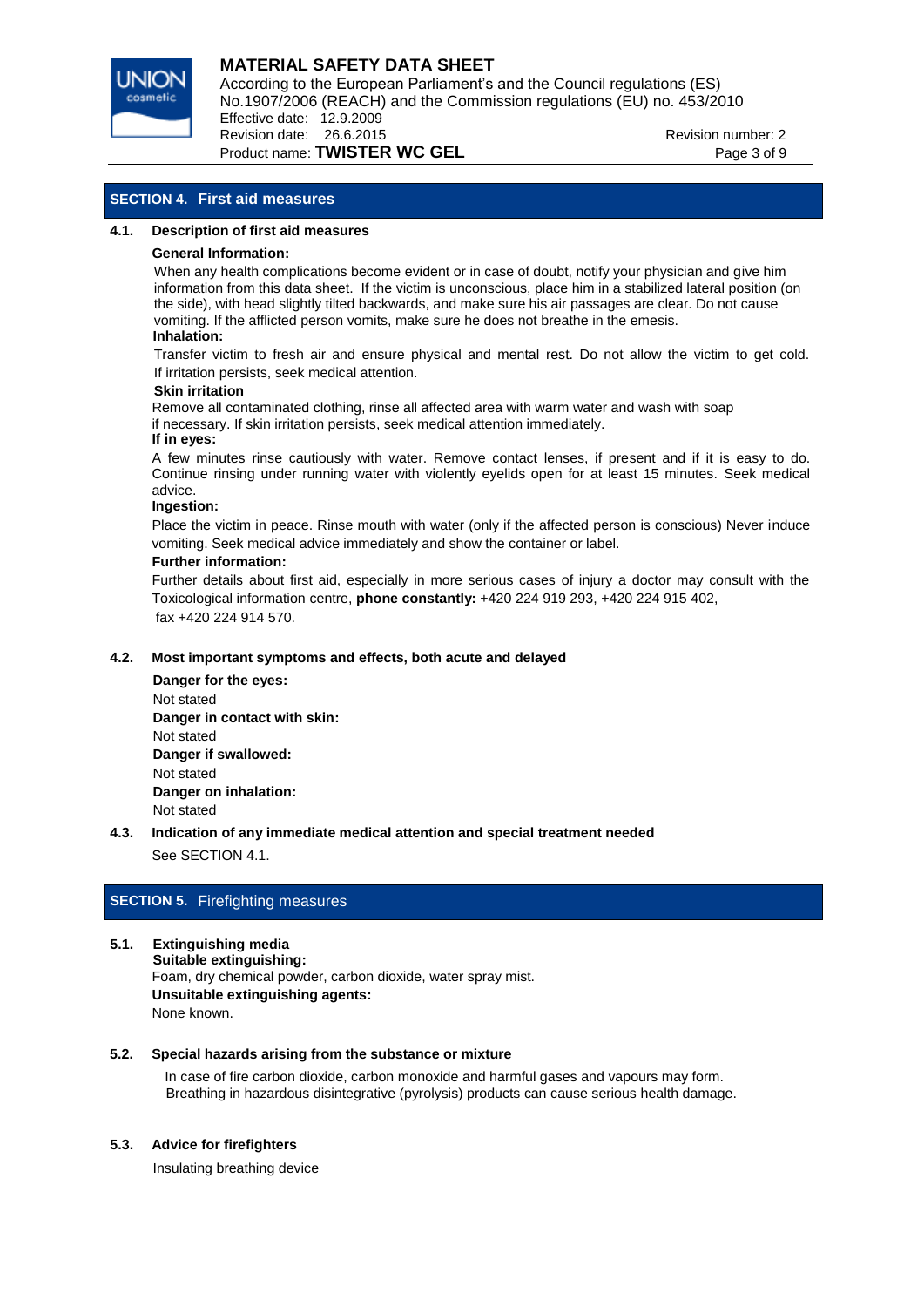

## **MATERIAL SAFETY DATA SHEET** According to the European Parliament's and the Council regulations (ES) No.1907/2006 (REACH) and the Commission regulations (EU) no. 453/2010

Effective date: 12.9.2009 Revision date: 26.6.2015 Revision number: 2 Product name: **TWISTER WC GEL** Product name 4 of 9

## **5.4. Further information**

None known.

# **SECTION 6. Accidental release measures**

## **6.1. Personal precautions, protective equipment and emergency procedures**  Wear appropriate personal protective equipment to prevent contact with the product. Follow the instructions contained in chapters 7 and 8.

## **6.2. Environmental precautions**

Avoid release to the soil and enters surface / groundwater. Not admit entry into sewers.

## **6.3. Methods and material for containment and cleaning up**

## **Methods to reducing leakage:**

After using the product container tightly closed.

## **Methods to remove:**

Cover product with suitable (inflammable) absorbent material (sand, infusorial earth, dirt and such), collect into tightly closed containers and remove as hazardous material. Dispose of collected material according to your local lawful directive. After the agent removal, wash the contaminated area with plenty of water or with other suitable cleaner. Do not use dissolving agents.

Disposal instructions see SECTION 13.

## **Further information:**

None reported.

## **6.4. Reference to other sections**

More details of information are given in SECTION 8. and 13.

# **SECTION 7. Handling and storage**

## **7.1. Precautions for safe handling**

Do not inhale vapours. Avoid contact with skin and eyes. Use personal protective equipment in accordance with Section 8. Observe the valid laws of legislations on occupational safety and health.

## **7.2. Conditions for safe storage, including any incompatibilities**

Store in tightly enclosed containers in designated places. Store out of reach of children, separately from food items, drinks and feed. Keep at temperatures from 5°C to 35°C.

**Materials unsuitable for covers:** Handling should not execute allergy sufferers. **Incompatible materials**: Acids, bases, oxidizing agents.

## **7.3. Specific end use(s)**

Protect from frost and direct sunlight.

## **SECTION 8. Exposure controls/personal protection**

## **8.1. Control parameters**

The product does not contain substances for which the exposure limit PEL and NPK are set in accordance with Regulation No. 361/2007 Coll., in the amended and effective.

| substance | <b>CAS number</b> | <b>PEL</b> | <b>NPK-P</b> |
|-----------|-------------------|------------|--------------|
|           |                   | $mq.m-3$   |              |
| Ethanol   | 64-17-5           | 3000       | 1000         |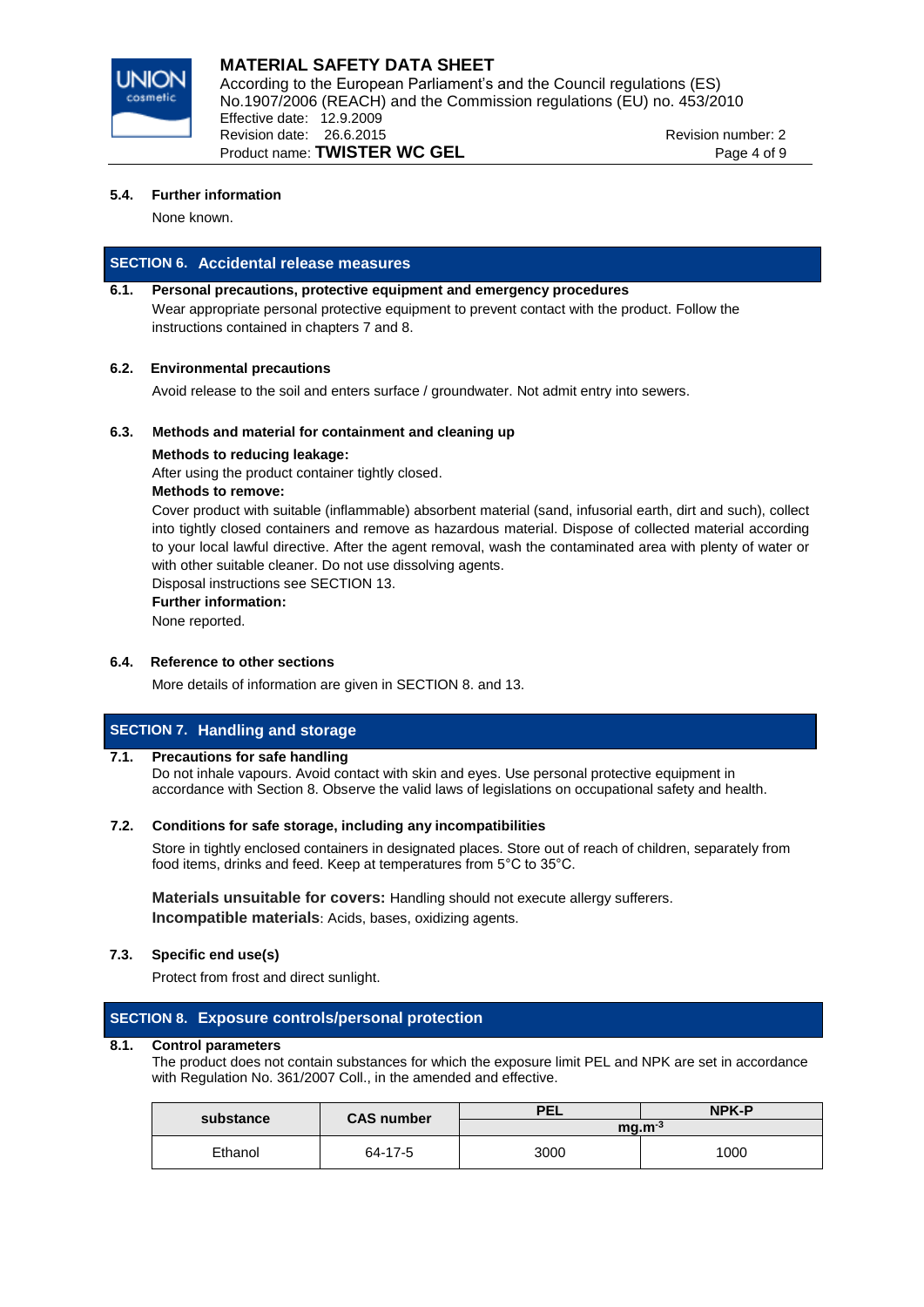

## **MATERIAL SAFETY DATA SHEET**  $\overline{MN}$  According to the European Parliament's and the Council regulations (ES) No.1907/2006 (REACH) and the Commission regulations (EU) no. 453/2010 Effective date: 12.9.2009 Revision date: 26.6.2015 Revision number: 2 Product name: **TWISTER WC GEL** Product name: **TWISTER WC GEL**

#### **8.2. Exposure controls**

Observe usual precautions for the protection of health during at work.

#### **Individual protection measures including personal protective equipment:**

**Eye and face protection:** Tightly fitting safety goggles - only for industrial use / professional use. **Skin protection:** Hand protection: Protective gloves (based on the job description). Other protection: Protective clothing. In case of skin pollution, wash the area thoroughly. **Respiratory protection:** Not required during recommended use.  **Thermal hazard:** None known. **Exposure controls for the environment:** Follow usual precautions for environmental protection, see point 6.2.

## **SECTION 9. Physical and chemical properties**

## **9.1. Information on basic physical and chemical properties**

| Appearance:                                        | liquid                                 |
|----------------------------------------------------|----------------------------------------|
| Colour:                                            | blue                                   |
| Odour:                                             | according fragrance                    |
| Odour Threshold:                                   | not determined                         |
| pH:                                                | 2,5 - 4,0 undiluted at 20 $^{\circ}$ C |
| Melting point / Freezing point:                    | $0^{\circ}C$                           |
| Initial boiling point and boiling range:           | $>100^{\circ}$ C                       |
| Flash-point:                                       | $>100^{\circ}$ C                       |
| Evaporation rate:                                  | not determined                         |
| Flammability (solid, gas):                         | not determined                         |
| Upper / lower limits of flammability or explosive: | not determined                         |
| Vapor pressure:                                    | not determined                         |
| Vapor density:                                     | not determined                         |
| Density:                                           | 1,05 - 1,10 g/cm <sup>3</sup> at 20 °C |
| Solubility:                                        | in water: soluble                      |
| Partition coefficient n-octanol / water:           | not determined                         |
| Auto-ignition temperature:                         | not determined                         |
| Decomposition temperature:                         | not determined                         |
| Viscosity:                                         | not determined                         |
| Explosive characteristics:                         | not determined                         |
| Oxidation characteristics:                         | not determined                         |
| <b>Further information:</b>                        |                                        |

Content of organic solvent (VOC) 0,04kg/kg

## **SECTION 10. Stability and reactivity**

## **10.1. Reactivity**

**9.2. Further information:**

Not stated

#### **10.2. Chemical stability**

Not stated.

#### **10.3. Possibility of hazardous reactions**

Keep away from bases and oxidizers. This prevents the formation of a hazardous exothermic reaction.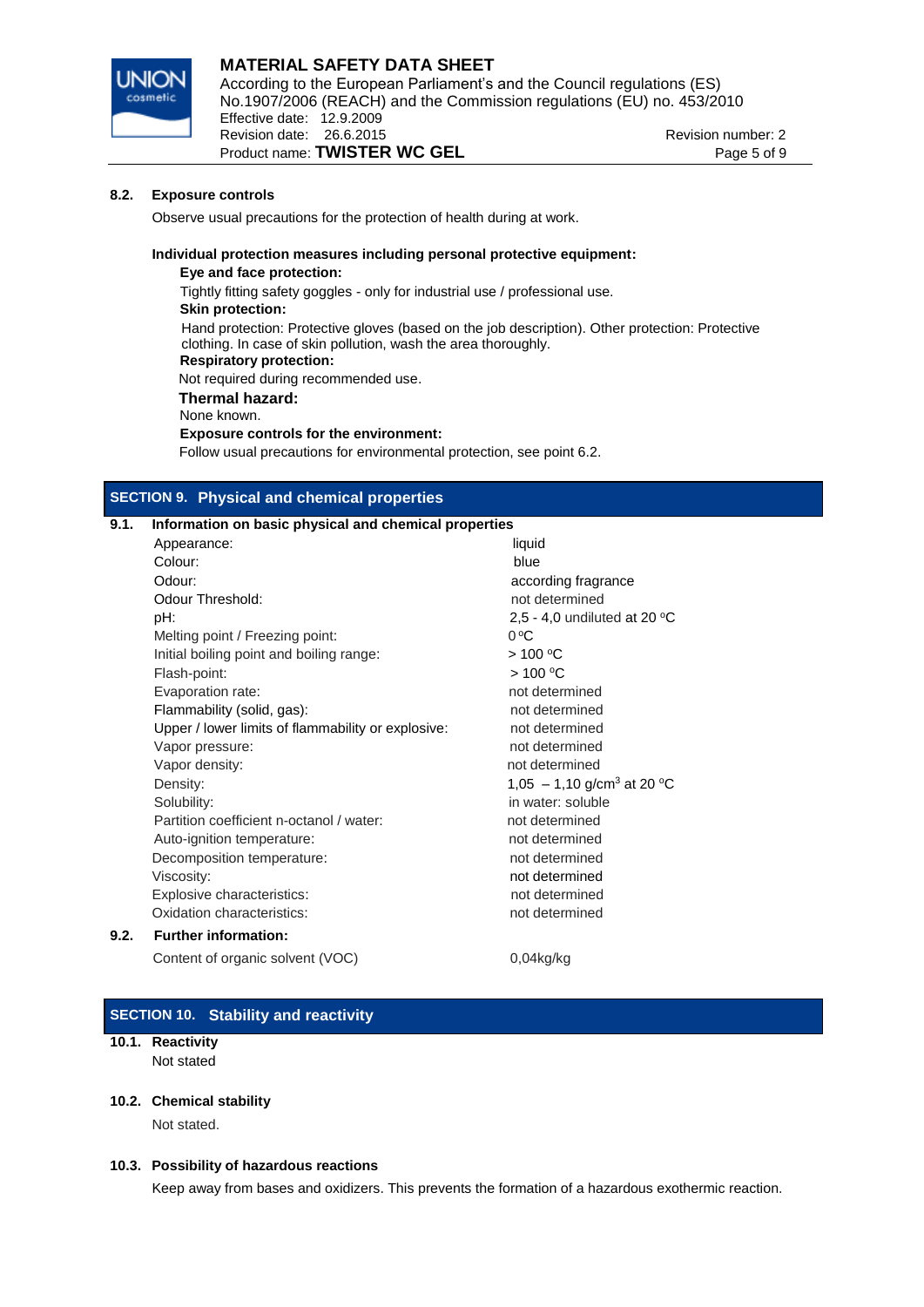

#### **10.4. Conditions to avoid**

In normal use the product is stable and does not degrade.

## **10.5. Incompatible materials**

Not known.

## **10.6. Hazardous decomposition products**

Do not arise under normal use. Hazardous decomposition products are formed at high temperatures and at fires.

| ODDÍL 11. | <b>Toxicological information</b>                                                                                        |                 |                 |  |  |
|-----------|-------------------------------------------------------------------------------------------------------------------------|-----------------|-----------------|--|--|
|           | 11.1. Information on toxicological effects                                                                              |                 |                 |  |  |
|           | Acute toxicity: Ethanol denat.                                                                                          |                 |                 |  |  |
|           | LD50, oral, rat or rabbit                                                                                               | 13300 mg.kg-1   |                 |  |  |
|           |                                                                                                                         |                 |                 |  |  |
|           | Citric acid monohydrate                                                                                                 |                 |                 |  |  |
|           | LD50 oral, rat or rabbit                                                                                                | 673 mg.kg-1     |                 |  |  |
|           | Causticity / skin irritation:                                                                                           |                 |                 |  |  |
|           | Prolonged or repeated contact with the mixture leads to a degreasing and drying of the skin.                            |                 |                 |  |  |
|           | The mixture can also be absorbed intact skin.                                                                           |                 |                 |  |  |
|           | Serious eye damage / eye irritation:                                                                                    |                 |                 |  |  |
|           | Eye contact may cause irritation.                                                                                       |                 |                 |  |  |
|           | Respiratory or skin sensitization:                                                                                      |                 |                 |  |  |
|           | Inhalation of solvent vapours above values exceeding the NPK-P limit may result in irritation of mucous                 |                 |                 |  |  |
|           | membranes and respiratory paths. There are the following symptoms: Headache, dizziness, fatigue,                        |                 |                 |  |  |
|           | general weakness.                                                                                                       |                 |                 |  |  |
|           | Germ cell mutagenicity:                                                                                                 |                 |                 |  |  |
|           | Not determined.                                                                                                         |                 |                 |  |  |
|           | Carcinogenicity:                                                                                                        |                 |                 |  |  |
|           | The mixture is set, component mixtures do not have a carcinogenic effect.                                               |                 |                 |  |  |
|           | <b>Reproductive toxicity:</b>                                                                                           |                 |                 |  |  |
|           |                                                                                                                         | Not determined. |                 |  |  |
|           | Toxicity for specific target organs (STOT) - single exposure:                                                           |                 | Not determined. |  |  |
|           | Toxicity for specific target organs (STOT) - repeated exposure:                                                         |                 | Not determined. |  |  |
|           | <b>Aspiration hazard:</b>                                                                                               |                 | Not determined. |  |  |
|           | Information on likely routes of exposure:                                                                               |                 |                 |  |  |
|           | Not known.                                                                                                              |                 |                 |  |  |
|           | Symptoms related to the physical, chemical and toxicological characteristics:                                           |                 |                 |  |  |
|           | When used according to instructions and adherence to the principles of personal hygiene they were not                   |                 |                 |  |  |
|           | observed adverse effects in humans. Not determined for the mixture, blend components do not cause<br>chronic poisoning. |                 |                 |  |  |
|           | Delayed and immediate effects and also chronic effects of short and long term exposure:                                 |                 |                 |  |  |
|           | Not known.                                                                                                              |                 |                 |  |  |
|           |                                                                                                                         |                 |                 |  |  |

## **ODDÍL 12. Ecological information**

# **12.1. Toxicity**

Not stated

## **12.2. Persistence and degradability**

Biodegradability: more than 89% / 28 days in accordance with Regulation 648/2004, Annex. III, Point B, the OECD method 301A.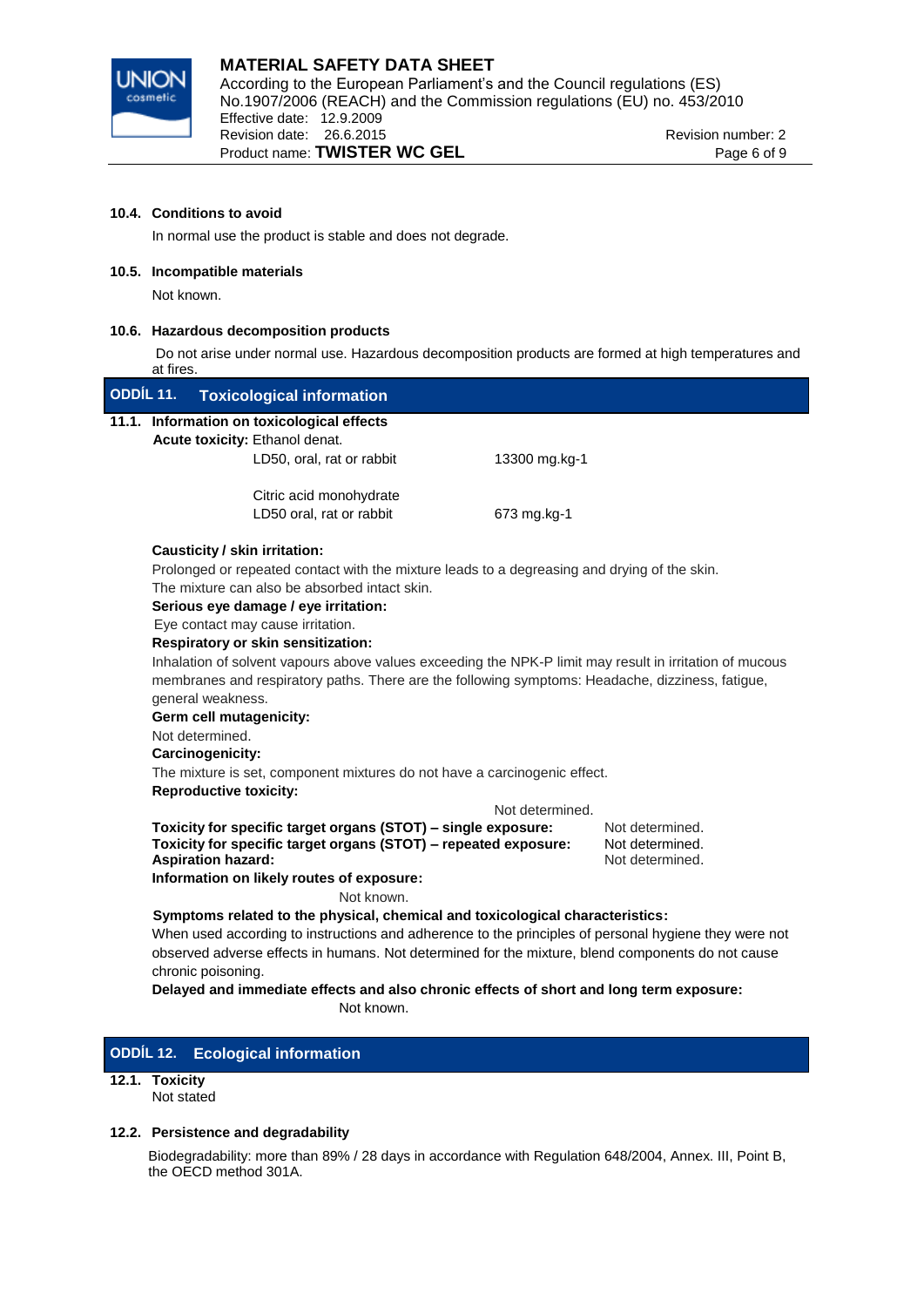

#### **12.3. Bioaccumulative potential**

 Insignificant. Partition coefficient n-octanol / water (log Kow): Bioconcentration factor (BCF):

#### **12.4. Mobility in soil**

The product is soluble and mobile in the water and soil. Contamination of river beds is possible in case of rain.

## **12.5. Results of PBT and vPvB assessment**

Not PBT or vPvB.

#### **12.6. Other hazardous effects**

Not stated.

## **ODDÍL 13. Disposal considerations**

## **13.1. Waste treatment methods**

**Methods of disposal of substances:** Follow the regulation Act No. 185/2001 Coll. about waste and according to waste disposing regulations.

**Methods of disposal of contaminated packaging:** Follow the regulation regarding special packaging removal at a secured waste disposal site for such wastes or in a combustion chamber for hazardous wastes. (Act No.185/2001 Coll.)

## **ODDÍL 14. Transport information**

## **14.1. UN number**

-

-

-

-

-

-

**Product is not a hazardous for transport.**

Marking ADR/RID, IMDG, ITA-DGR: -

- **14.2. UN proper shipping name**
- **14.3. Transport hazard class(es)**
- **14.4. Packing group**
- **14.5. Environmental hazards**
- **14.6. Special precautions for user**
- **14.7. Transport in bulk according to Annex II of Marpol and the IBC Code**

## **ODDÍL 15. Regulatory information**

**15.1. Safety, health and environmental regulations/legislation specific for the substance or mixture** EC Regulation 1907/2006 concerning the Registration, Evaluation, Authorization and Restriction of Chemicals in the amended and effective. Commission Regulation (EU) No. 453/2010 amending Regulation of the European Parliament and Council Regulation (EC) No. 1907/2006 concerning the Registration, Evaluation, Authorization and Restriction of Chemicals (REACH)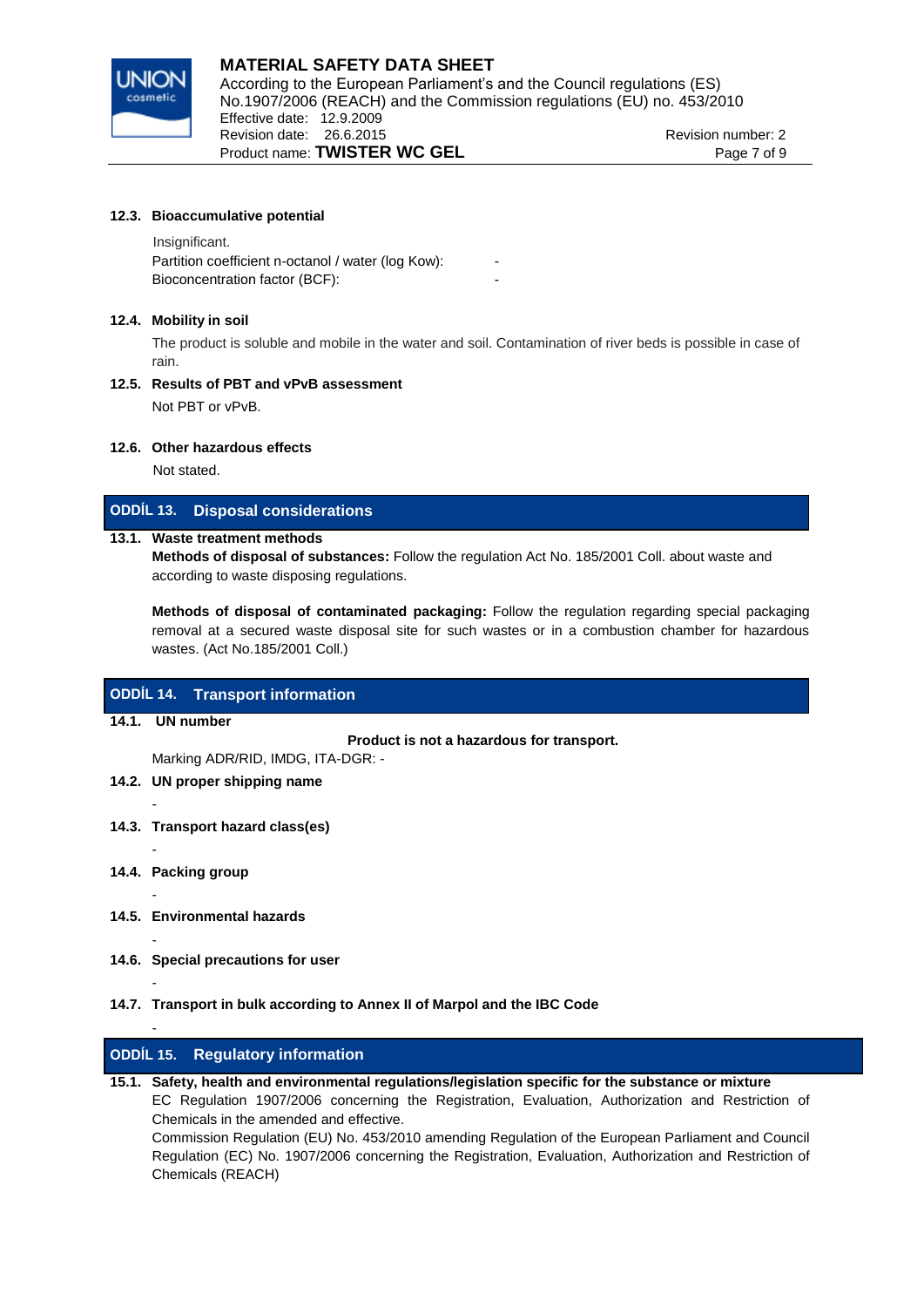

#### **MATERIAL SAFETY DATA SHEET** According to the European Parliament's and the Council regulations (ES) No.1907/2006 (REACH) and the Commission regulations (EU) no. 453/2010 Effective date: 12.9.2009 Revision date: 26.6.2015 Revision number: 2 Product name: **TWISTER WC GEL** Page 8 of 9

Regulation of the European Parliament and Council Regulation (EC) 1272/2008 on classification, labeling and packaging of substances and mixtures, the amended and effective.

Decree No. 361/2007 laying down the health conditions in the workplace, as amended and effective. Act No. 185/2001 Coll., on waste, as amended and effective

Decree No. 376/2001 Coll., on classification of hazardous waste in the amended and effective

Decree No. 381/2001 Coll., The Waste Catalogue, as amended and effective

Decree No. 383/2001 Coll., on details of waste management in the amended and effective

 Decree No. 237/2002 Coll., on details of how to perform the return of some products in the amended and effective

## **15.2. Chemical safety assessment**

For the mixture was not carried out.

## **ODDÍL 16. Other information**

## **Full text of H-phrases referred to under sections 2 and 3:**

- H225 Highly flammable liquid and vapour
- H315 Causes skin irritation
- H318 Causes serious eye damage
- H319 Causes serious eye irritation

## **Full text of P-phrases referred to under sections 2 and 3:**

- P101 If medical advice is needed, have product container or label at hand.
- P102 Keep out of reach of children.
- P264 Wash by water thoroughly after handling
- P280 Wear protective gloves.

P305+P351+P338 IF IN EYES: Rinse cautiously with water for several minutes.

- Remove contact lenses if present and easy to do continue rinsing.
- P337+P313 If eye irritation persists get medical advice/attention.

## **Other identification data of hazardous substances:**

## **Instructions for training:**

Inform the employee of the contents of this safety data sheet with the general rules for handling chemical substances and mixtures. Training performed 1x per year.

The information in this SDS is based on the knowledge and experience of the manufacturer of the date of issue of this document. They do not represent any contractual guarantee qualitative characteristics of the product and are valid only in conjunction with the prescribed handling under normal conditions and with specified information in the technical manual. For any other use of this product eventually in combination with other products or procedures is responsible the user himself.

## **References for compiling the data sheet:**

MSDS TWISTER WC gel, 12th September 2009, supplier Union Cosmetic s.r.o. Safety Data Sheets of feedstock. Database of registered substances ECHA at the day 10. 2. 2015 Existing legislation

**There were made changes in all sections of the safety data sheet by Revision no. 2.**